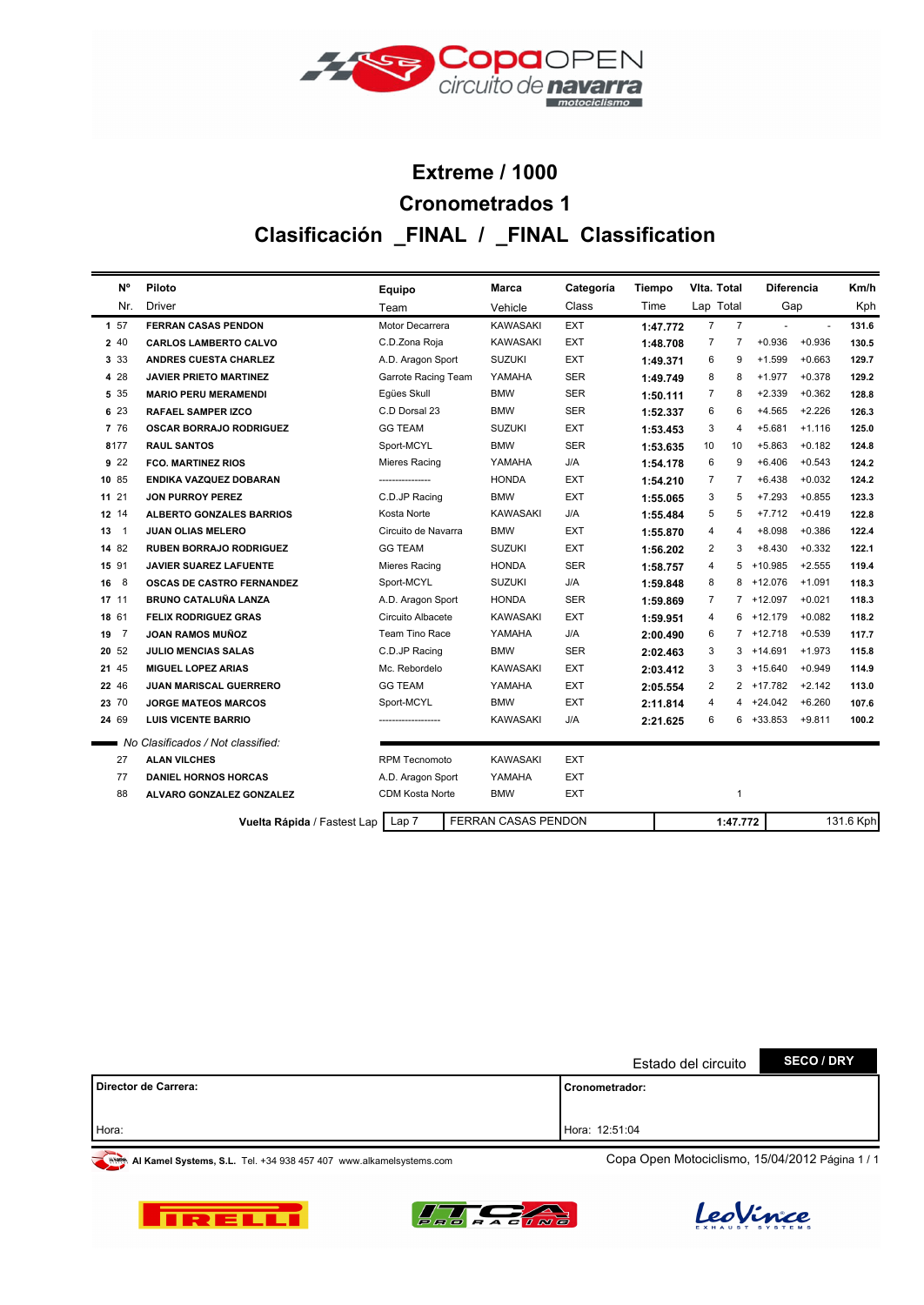

# **Clasificación \_FINAL / \_FINAL Classification Cronometrados 2 Extreme / 1000**

| N°           | Piloto                            | Equipo                 | Marca                   | Categoría  | <b>Tiempo</b> | Vita. Total |          | <b>Diferencia</b> |                          | Km/h      |
|--------------|-----------------------------------|------------------------|-------------------------|------------|---------------|-------------|----------|-------------------|--------------------------|-----------|
| Nr.          | <b>Driver</b>                     | Team                   | Vehicle                 | Class      | Time          | Lap Total   |          | Gap               |                          | Kph       |
| 121          | <b>JON PURROY PEREZ</b>           | C.D.JP Racing          | <b>BMW</b>              | <b>EXT</b> | 1:46.500      | 4           | 4        |                   | $\overline{\phantom{a}}$ | 133.2     |
| 2 40         | <b>CARLOS LAMBERTO CALVO</b>      | C.D.Zona Roja          | <b>KAWASAKI</b>         | <b>EXT</b> | 1:47.382      | 3           | 3        | $+0.882$          | $+0.882$                 | 132.1     |
| 3 57         | <b>FERRAN CASAS PENDON</b>        | Motor Decarrera        | <b>KAWASAKI</b>         | EXT        | 1:47.499      | 4           | 4        | $+0.999$          | $+0.117$                 | 131.9     |
| 4 1          | <b>JUAN OLIAS MELERO</b>          | Circuito de Navarra    | <b>BMW</b>              | <b>EXT</b> | 1:47.556      | 3           | 3        | $+1.056$          | $+0.057$                 | 131.9     |
| 5 3 3        | <b>ANDRES CUESTA CHARLEZ</b>      | A.D. Aragon Sport      | <b>SUZUKI</b>           | <b>EXT</b> | 1:48.736      | 4           | 4        | $+2.236$          | $+1.180$                 | 130.4     |
| 6 35         | <b>MARIO PERU MERAMENDI</b>       | Eqües Skull            | <b>BMW</b>              | <b>SER</b> | 1:50.546      | 3           | 3        | $+4.046$          | $+1.810$                 | 128.3     |
| 7 23         | <b>RAFAEL SAMPER IZCO</b>         | C.D Dorsal 23          | <b>BMW</b>              | <b>SER</b> | 1:50.962      | 3           | 3        | $+4.462$          | $+0.416$                 | 127.8     |
| 8 27         | <b>ALAN VILCHES</b>               | <b>RPM Tecnomoto</b>   | <b>KAWASAKI</b>         | <b>EXT</b> | 1:52.088      | 9           | 9        | $+5.588$          | $+1.126$                 | 126.5     |
| 9 8 8        | ALVARO GONZALEZ GONZALEZ          | <b>CDM Kosta Norte</b> | <b>BMW</b>              | EXT        | 1:52.857      | 10          | 10       | $+6.357$          | $+0.769$                 | 125.7     |
| 10177        | <b>RAUL SANTOS</b>                | Sport-MCYL             | <b>BMW</b>              | <b>SER</b> | 1:53.325      | 5           | 6        | $+6.825$          | $+0.468$                 | 125.2     |
| 11 22        | <b>FCO. MARTINEZ RIOS</b>         | Mieres Racing          | YAMAHA                  | J/A        | 1:53.593      | 2           | 2        | $+7.093$          | $+0.268$                 | 124.9     |
| 12 61        | <b>FELIX RODRIGUEZ GRAS</b>       | Circuito Albacete      | KAWASAKI                | <b>EXT</b> | 1:54.931      | 6           | 6        | $+8.431$          | $+1.338$                 | 123.4     |
| $13 \quad 7$ | JOAN RAMOS MUÑOZ                  | Team Tino Race         | YAMAHA                  | J/A        | 1:55.136      | 4           | 5        | $+8.636$          | $+0.205$                 | 123.2     |
| 14 28        | <b>JAVIER PRIETO MARTINEZ</b>     | Garrote Racing Team    | YAMAHA                  | <b>SER</b> | 1:55.714      | 3           | 3        | $+9.214$          | $+0.578$                 | 122.6     |
| 15 52        | <b>JULIO MENCIAS SALAS</b>        | C.D.JP Racing          | <b>BMW</b>              | <b>SER</b> | 1:56.103      | 4           | 4        | $+9.603$          | $+0.389$                 | 122.2     |
| 16 8         | <b>OSCAS DE CASTRO FERNANDEZ</b>  | Sport-MCYL             | <b>SUZUKI</b>           | J/A        | 1:56.805      | 3           | 4        | $+10.305$         | $+0.702$                 | 121.4     |
| 17 45        | MIGUEL LOPEZ ARIAS                | Mc. Rebordelo          | <b>KAWASAKI</b>         | <b>EXT</b> | 1:57.344      | 3           | 3        | $+10.844$         | $+0.539$                 | 120.9     |
| 18 69        | <b>LUIS VICENTE BARRIO</b>        |                        | <b>KAWASAKI</b>         | J/A        | 2:16.271      | 3           | 3        | +29.771 +18.927   |                          | 104.1     |
|              | No Clasificados / Not classified: |                        |                         |            |               |             |          |                   |                          |           |
| 11           | <b>BRUNO CATALUÑA LANZA</b>       | A.D. Aragon Sport      | <b>HONDA</b>            | <b>SER</b> |               |             |          |                   |                          |           |
| 14           | <b>ALBERTO GONZALES BARRIOS</b>   | Kosta Norte            | <b>KAWASAKI</b>         | J/A        |               |             |          |                   |                          |           |
| 46           | <b>JUAN MARISCAL GUERRERO</b>     | <b>GG TEAM</b>         | YAMAHA                  | <b>EXT</b> |               |             | 1        |                   |                          |           |
| 70           | <b>JORGE MATEOS MARCOS</b>        | Sport-MCYL             | <b>BMW</b>              | <b>EXT</b> |               |             |          |                   |                          |           |
| 76           | <b>OSCAR BORRAJO RODRIGUEZ</b>    | <b>GG TEAM</b>         | <b>SUZUKI</b>           | <b>EXT</b> |               |             |          |                   |                          |           |
| 77           | <b>DANIEL HORNOS HORCAS</b>       | A.D. Aragon Sport      | YAMAHA                  | <b>EXT</b> |               |             |          |                   |                          |           |
| 82           | <b>RUBEN BORRAJO RODRIGUEZ</b>    | <b>GG TEAM</b>         | <b>SUZUKI</b>           | <b>EXT</b> |               |             | 1        |                   |                          |           |
| 85           | ENDIKA VAZQUEZ DOBARAN            |                        | <b>HONDA</b>            | <b>EXT</b> |               |             |          |                   |                          |           |
| 91           | <b>JAVIER SUAREZ LAFUENTE</b>     | Mieres Racing          | <b>HONDA</b>            | <b>SER</b> |               |             |          |                   |                          |           |
|              | Vuelta Rápida / Fastest Lap       | Lap 4                  | <b>JON PURROY PEREZ</b> |            |               |             | 1:46.500 |                   |                          | 133.2 Kph |

|                      | Estado del circuito | <b>SECO / DRY</b> |
|----------------------|---------------------|-------------------|
| Director de Carrera: | l Cronometrador:    |                   |
| Hora:                | Hora: 12:51:46      |                   |
|                      |                     |                   |





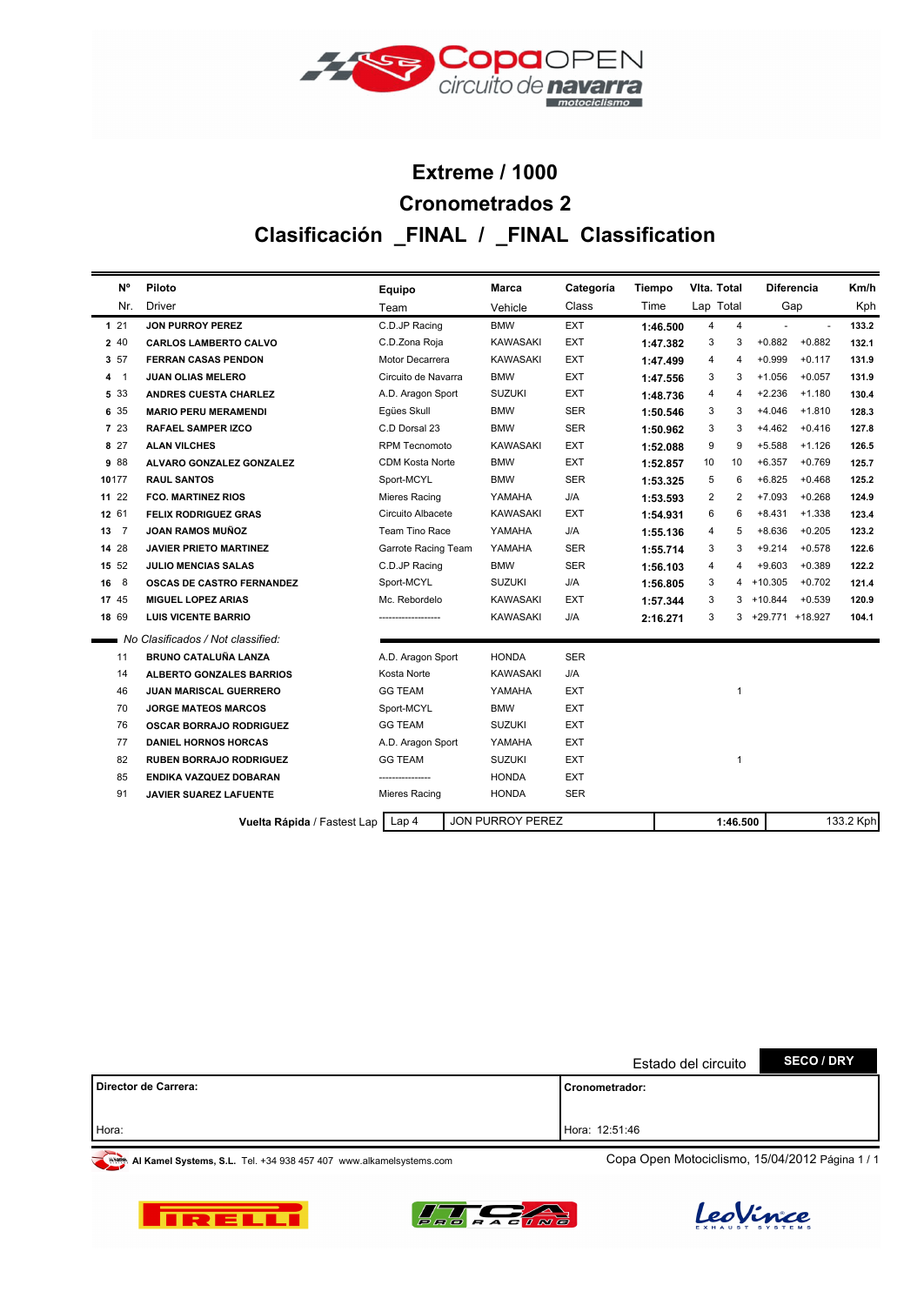

### **Extreme / 1000 Clasificación \_FINAL / \_FINAL Classification Copa Open Motociclismo**

|              |                |                                  |                        |            | Sessión 1 |                | Sessión 2 |                |          |                |          |
|--------------|----------------|----------------------------------|------------------------|------------|-----------|----------------|-----------|----------------|----------|----------------|----------|
| Pos          | N°             | Piloto                           | Equipo                 | Cat        | Tiempo    | VIta.          | Tiempo    | VIta.          | Tiempo   | Dif. $1^\circ$ | Dif. Ant |
| $\mathbf{1}$ | 21             | <b>JON PURROY PEREZ</b>          | C.D.JP Racing          | <b>EXT</b> | 1:55.065  | 3              | 1:46.500  | $\overline{4}$ | 1:46.500 |                |          |
| 2            | 40             | <b>CARLOS LAMBERTO CALVO</b>     | C.D.Zona Roja          | <b>EXT</b> | 1:48.708  | $\overline{7}$ | 1:47.382  | 3              | 1:47.382 | $+0.882$       | $+0.882$ |
| 3            | 57             | <b>FERRAN CASAS PENDON</b>       | Motor Decarrera        | <b>EXT</b> | 1:47.772  | $\overline{7}$ | 1:47.499  | $\overline{4}$ | 1:47.499 | $+0.999$       | $+0.117$ |
| 4            | 1              | <b>JUAN OLIAS MELERO</b>         | Circuito de Navarra    | <b>EXT</b> | 1:55.870  | 4              | 1:47.556  | 3              | 1:47.556 | $+1.056$       | $+0.057$ |
| 5            | 33             | <b>ANDRES CUESTA CHARLEZ</b>     | A.D. Aragon Sport      | <b>EXT</b> | 1:49.371  | 6              | 1:48.736  | $\overline{4}$ | 1:48.736 | $+2.236$       | $+1.180$ |
| 6            | 28             | <b>JAVIER PRIETO MARTINEZ</b>    | Garrote Racing Tea     | <b>SER</b> | 1:49.749  | 8              | 1:55.714  | 3              | 1:49.749 | $+3.249$       | $+1.013$ |
| 7            | 35             | <b>MARIO PERU MERAMENDI</b>      | Egües Skull            | <b>SER</b> | 1:50.111  | $\overline{7}$ | 1:50.546  | 3              | 1:50.111 | $+3.611$       | $+0.362$ |
| 8            | 23             | <b>RAFAEL SAMPER IZCO</b>        | C.D Dorsal 23          | <b>SER</b> | 1:52.337  | 6              | 1:50.962  | 3              | 1:50.962 | $+4.462$       | $+0.851$ |
| 9            | 27             | <b>ALAN VILCHES</b>              | <b>RPM Tecnomoto</b>   | <b>EXT</b> |           |                | 1:52.088  | 9              | 1:52.088 | $+5.588$       | $+1.126$ |
| 10           | 88             | ALVARO GONZALEZ GONZALEZ         | <b>CDM Kosta Norte</b> | <b>EXT</b> |           |                | 1:52.857  | 10             | 1:52.857 | $+6.357$       | $+0.769$ |
| 11           | 177            | <b>RAUL SANTOS</b>               | Sport-MCYL             | <b>SER</b> | 1:53.635  | 10             | 1:53.325  | 5              | 1:53.325 | $+6.825$       | $+0.468$ |
| 12           | 76             | <b>OSCAR BORRAJO RODRIGUEZ</b>   | <b>GG TEAM</b>         | <b>EXT</b> | 1:53.453  | 3              |           |                | 1:53.453 | $+6.953$       | $+0.128$ |
| 13           | 22             | <b>FCO. MARTINEZ RIOS</b>        | Mieres Racing          | J/A        | 1:54.178  | 6              | 1:53.593  | $\overline{2}$ | 1:53.593 | $+7.093$       | $+0.140$ |
| 14           | 85             | ENDIKA VAZQUEZ DOBARAN           | ----------------       | <b>EXT</b> | 1:54.210  | $\overline{7}$ |           |                | 1:54.210 | $+7.710$       | $+0.617$ |
| 15           | 61             | <b>FELIX RODRIGUEZ GRAS</b>      | Circuito Albacete      | <b>EXT</b> | 1:59.951  | 4              | 1:54.931  | 6              | 1:54.931 | $+8.431$       | $+0.721$ |
| 16           | $\overline{7}$ | <b>JOAN RAMOS MUÑOZ</b>          | Team Tino Race         | J/A        | 2:00.490  | 6              | 1:55.136  | $\overline{4}$ | 1:55.136 | $+8.636$       | $+0.205$ |
| 17           | 14             | <b>ALBERTO GONZALES BARRIOS</b>  | Kosta Norte            | J/A        | 1:55.484  | 5              |           |                | 1:55.484 | $+8.984$       | $+0.348$ |
| 18           | 52             | <b>JULIO MENCIAS SALAS</b>       | C.D.JP Racing          | <b>SER</b> | 2:02.463  | 3              | 1:56.103  | $\overline{4}$ | 1:56.103 | $+9.603$       | $+0.619$ |
| 19           | 82             | <b>RUBEN BORRAJO RODRIGUEZ</b>   | <b>GG TEAM</b>         | <b>EXT</b> | 1:56.202  | $\overline{2}$ |           |                | 1:56.202 | $+9.702$       | $+0.099$ |
| 20           | 8              | <b>OSCAS DE CASTRO FERNANDEZ</b> | Sport-MCYL             | J/A        | 1:59.848  | 8              | 1:56.805  | 3              | 1:56.805 | $+10.305$      | $+0.603$ |
| 21           | 45             | <b>MIGUEL LOPEZ ARIAS</b>        | Mc. Rebordelo          | <b>EXT</b> | 2:03.412  | 3              | 1:57.344  | 3              | 1:57.344 | $+10.844$      | $+0.539$ |
| 22           | 91             | <b>JAVIER SUAREZ LAFUENTE</b>    | Mieres Racing          | <b>SER</b> | 1:58.757  | 4              |           |                | 1:58.757 | $+12.257$      | $+1.413$ |
| 23           | 11             | <b>BRUNO CATALUÑA LANZA</b>      | A.D. Aragon Sport      | <b>SER</b> | 1:59.869  | $\overline{7}$ |           |                | 1:59.869 | $+13.369$      | $+1.112$ |
| 24           | 46             | <b>JUAN MARISCAL GUERRERO</b>    | <b>GG TEAM</b>         | <b>EXT</b> | 2:05.554  | 2              |           |                | 2:05.554 | $+19.054$      | $+5.685$ |
| 25           | 70             | <b>JORGE MATEOS MARCOS</b>       | Sport-MCYL             | <b>EXT</b> | 2:11.814  | 4              |           |                | 2:11.814 | $+25.314$      | $+6.260$ |
| 26           | 69             | <b>LUIS VICENTE BARRIO</b>       |                        | J/A        | 2:21.625  | 6              | 2:16.271  | 3              | 2:16.271 | $+29.771$      | $+4.457$ |
| 27           | 77             | <b>DANIEL HORNOS HORCAS</b>      | A.D. Aragon Sport      | <b>EXT</b> |           |                |           |                |          |                |          |

| Director de Carrera: | Cronometrador:    |  |  |  |  |  |  |
|----------------------|-------------------|--|--|--|--|--|--|
| Hora:                | 12:52:40<br>Hora: |  |  |  |  |  |  |

Página 1 / 1 15/04/2012





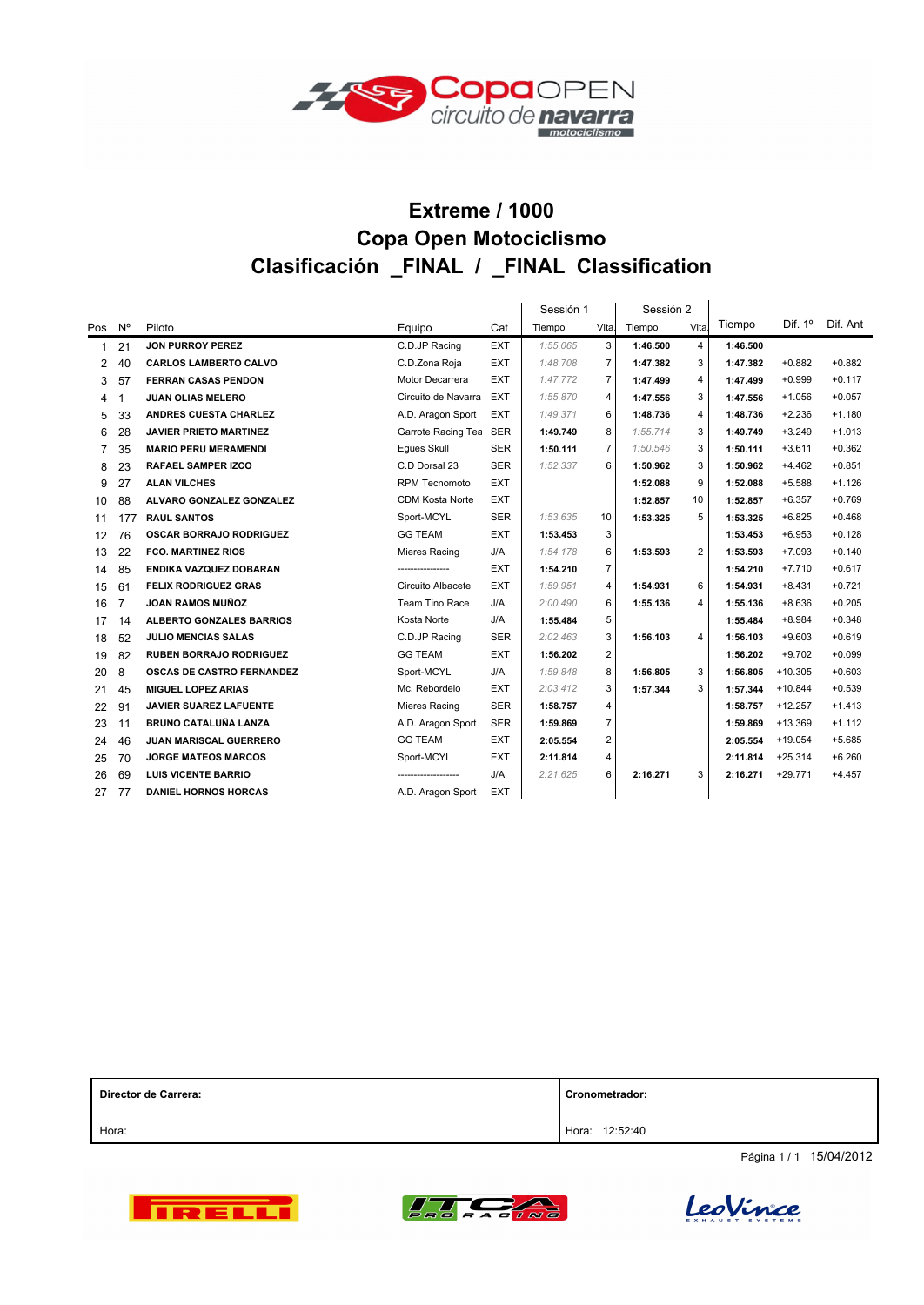

#### **Extreme / 1000**

**Carrera** (16 vueltas/laps, 63,0 km)

### **Clasificación \_FINAL / \_FINAL Classification**

| N°           | Piloto                           | Equipo                  | Marca           | Cat        | Vitas.         | Tiempo    | Diferencia  | M.Vuelta | <b>Km/h Puntos</b> |            |
|--------------|----------------------------------|-------------------------|-----------------|------------|----------------|-----------|-------------|----------|--------------------|------------|
| Nr.          | Driver                           | Team                    | Vehicle         | Class      | Laps           | Elapsed   | Gap         | Best Lap |                    | Kph Points |
| 1 57         | <b>FERRAN CASAS PENDON</b>       | Motor Decarrera         | <b>KAWASAKI</b> | <b>EXT</b> | 8              | 14:12.851 | $\sim$      | 1:45.253 | 134.8              |            |
| 2 2 1        | <b>JON PURROY PEREZ</b>          | C.D.JP Racing           | <b>BMW</b>      | <b>EXT</b> | 8              | 14:13.280 | $+0.429$    | 1:44.944 | 135.2              |            |
| 3 1          | <b>JUAN OLIAS MELERO</b>         | Circuito de Navar       | <b>BMW</b>      | <b>EXT</b> | 8              | 14:13.780 | $+0.929$    | 1:45.038 | 135.0              |            |
| 4 27         | <b>ALAN VILCHES</b>              | RPM Tecnomoto KAWASAKI  |                 | <b>EXT</b> | 8              | 14:26.837 | +13.986     | 1:46.175 | 133.6              |            |
| 5 3 3        | <b>ANDRES CUESTA CHARLEZ</b>     | A.D. Aragon Spor SUZUKI |                 | EXT        | 8              | 14:30.918 | $+18.067$   | 1:47.703 | 131.7              |            |
| 6 23         | <b>RAFAEL SAMPER IZCO</b>        | C.D Dorsal 23           | <b>BMW</b>      | <b>SER</b> | 8              | 14:36.974 | $+24.123$   | 1:48.152 | 131.1              |            |
| 7 61         | <b>FELIX RODRIGUEZ GRAS</b>      | Circuito Albacete       | KAWASAKI        | EXT        | 8              | 14:37.320 | $+24.469$   | 1:47.562 | 131.9              |            |
| 8 35         | <b>MARIO PERU MERAMENDI</b>      | Egües Skull             | <b>BMW</b>      | <b>SER</b> | 8              | 14:37.943 | $+25.092$   | 1:47.759 | 131.6              |            |
| 928          | <b>JAVIER PRIETO MARTINEZ</b>    | Garrote Racing T        | YAMAHA          | SER        | 8              | 14:38.325 | $+25.474$   | 1:47.827 | 131.5              |            |
| 10 52        | <b>JULIO MENCIAS SALAS</b>       | C.D.JP Racing           | <b>BMW</b>      | <b>SER</b> | 8              | 14:55.200 | $+42.349$   | 1:49.866 | 129.1              |            |
| 11 76        | <b>OSCAR BORRAJO RODRIGUEZ</b>   | <b>GG TEAM</b>          | <b>SUZUKI</b>   | <b>EXT</b> | 8              | 15:01.102 | $+48.251$   | 1:50.736 | 128.1              |            |
| 12 22        | <b>FCO. MARTINEZ RIOS</b>        | <b>Mieres Racing</b>    | YAMAHA          | J/A        | 8              | 15:07.429 | $+54.578$   | 1:51.522 | 127.2              |            |
| 13177        | <b>RAUL SANTOS</b>               | Sport-MCYL              | <b>BMW</b>      | SER        | 8              | 15:12.655 | $+59.804$   | 1:50.856 | 127.9              |            |
| 14 85        | ENDIKA VAZQUEZ DOBARAN           | ----------------        | <b>HONDA</b>    | <b>EXT</b> | 8              | 15:17.060 | $+1:04.209$ | 1:52.049 | 126.6              |            |
| 15 82        | <b>RUBEN BORRAJO RODRIGUEZ</b>   | <b>GG TEAM</b>          | <b>SUZUKI</b>   | <b>EXT</b> | 8              | 15:23.332 | $+1:10.481$ | 1:52.830 | 125.7              |            |
| 16 45        | <b>MIGUEL LOPEZ ARIAS</b>        | Mc. Rebordelo           | <b>KAWASAKI</b> | <b>EXT</b> | 8              | 15:23.847 | $+1:10.996$ | 1:51.826 | 126.8              |            |
| 17 91        | JAVIER SUAREZ LAFUENTE           | Mieres Racing           | <b>HONDA</b>    | <b>SER</b> | 8              | 15:24.156 | $+1:11.305$ | 1:52.520 | 126.1              |            |
| 18 8         | <b>OSCAR DE CASTRO FERNANDEZ</b> | Sport-MCYL              | <b>SUZUKI</b>   | J/A        | 8              | 15:25.131 | $+1:12.280$ | 1:52.623 | 125.9              |            |
| 19 14        | <b>ALBERTO GONZALES BARRIOS</b>  | Kosta Norte             | <b>KAWASAKI</b> | J/A        | 8              | 15:25.435 | $+1:12.584$ | 1:52.918 | 125.6              |            |
| $20 \quad 7$ | <b>JOAN RAMOS MUÑOZ</b>          | Team Tino Race          | YAMAHA          | J/A        | $\overline{7}$ | 13:35.508 | 1 Lap       | 1:54.049 | 124.4              |            |
| 21 46        | JUAN MARISCAL GUERRERO           | <b>GG TEAM</b>          | YAMAHA          | <b>EXT</b> | $\overline{7}$ | 14:02.421 | 1 Lap       | 1:57.232 | 121.0              |            |
| 22 69        | <b>LUIS VICENTE BARRIO</b>       | -------------------     | <b>KAWASAKI</b> | J/A        | 6              | 13:40.761 | 2 Laps      | 2:13.414 | 106.3              |            |
| 23 11        | <b>BRUNO CATALUÑA LANZA</b>      | A.D. Aragon Spor HONDA  |                 | <b>SER</b> | 5              | 10:05.432 | 3 Laps      | 1:57.455 | 120.8              |            |
| 24 88        | ALVARO GONZALEZ GONZALEZ         | CDM Kosta Norte BMW     |                 | <b>EXT</b> | $\overline{2}$ | 3:44.045  | 6 Laps      | 1:47.701 | 131.7              |            |
| 25 40        | <b>CARLOS LAMBERTO CALVO</b>     | C.D.Zona Roja           | <b>KAWASAKI</b> | EXT        |                |           |             |          |                    |            |
| 26 70        | <b>JORGE MATEOS MARCOS</b>       | Sport-MCYL              | <b>BMW</b>      | <b>EXT</b> |                |           |             |          |                    |            |
| 27 77        | <b>DANIEL HORNOS HORCAS</b>      | A.D. Aragon Spor YAMAHA |                 | <b>EXT</b> |                |           |             |          |                    |            |

| <b>Pole Position</b> |     | <b>PURROY PEREZ</b>     | 1:46.500 |                      |  |  |
|----------------------|-----|-------------------------|----------|----------------------|--|--|
| <b>Fastest Lap</b>   | Lap | <b>JON PURROY PEREZ</b> | 1:44.944 | <b>K</b> ph<br>135.2 |  |  |

|                              | Estado del circuito   | <b>SECO / DRY</b> |
|------------------------------|-----------------------|-------------------|
| <b>IDirector de Carrera:</b> | <b>Cronometrador:</b> |                   |
|                              |                       |                   |
| Hora:                        | Hora: 14:08:49        |                   |





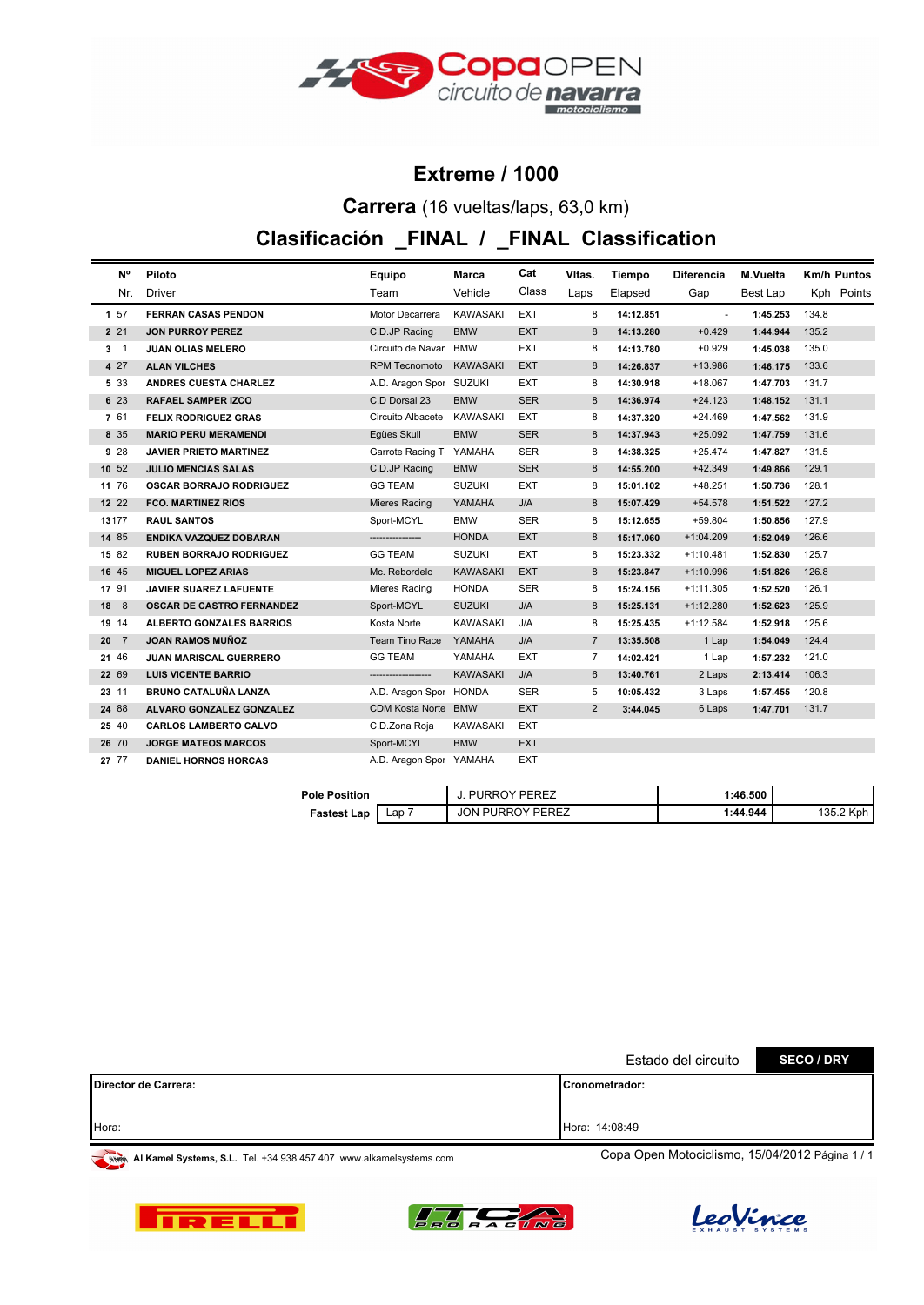

# **Extreme / 1000 Carrera Clasificación \_PROVISIONAL por clase**

|                |       |                               |       |                |           |                   | M. Vuelta      |            |       |  |  |
|----------------|-------|-------------------------------|-------|----------------|-----------|-------------------|----------------|------------|-------|--|--|
|                | N°    | Piloto                        | Grupo | <b>VItas</b>   | Tiempo    | <b>Diferencia</b> |                | Lap Tiempo | Km/h  |  |  |
| <b>EXT</b>     |       |                               |       |                |           |                   |                |            |       |  |  |
| $\mathbf{1}$   | 57    | <b>FERRAN CASAS PENDON</b>    |       | 8              | 14:12.851 |                   | $\mathbf{7}$   | 1:45.253   | 134.8 |  |  |
| $\mathbf{2}$   | 21    | <b>JON PURROY PEREZ</b>       |       | 8              | 14:13.280 | $+0.429$          | $\overline{7}$ | 1:44.944   | 135.2 |  |  |
| 3              | -1    | JUAN OLIAS MELERO             |       | 8              | 14:13.780 | $+0.929$          | 7              | 1:45.038   | 135.0 |  |  |
| 4              | 27    | <b>ALAN VILCHES</b>           |       | 8              | 14:26.837 | +13.986           | $7^{\circ}$    | 1:46.175   | 133.6 |  |  |
| 5              | 33    | <b>ANDRES CUESTA CHARLEZ</b>  |       | 8              | 14:30.918 | $+18.067$         | 8              | 1:47.703   | 131.7 |  |  |
| 6              | 61    | <b>FELIX RODRIGUEZ GRAS</b>   |       | 8              | 14:37.320 | $+24.469$         | 5              | 1:47.562   | 131.9 |  |  |
| 7              | 76    | <b>OSCAR BORRAJO RODRIGUE</b> |       | 8              | 15:01.102 | $+48.251$         | 5              | 1:50.736   | 128.1 |  |  |
| 8              | 85    | ENDIKA VAZQUEZ DOBARAN        |       | 8              | 15:17.060 | $+1'04.209$       | 3              | 1:52.049   | 126.6 |  |  |
| 9              | 82    | <b>RUBEN BORRAJO RODRIGUE</b> |       | 8              | 15:23.332 | +1'10.481         | 6              | 1:52.830   | 125.7 |  |  |
| 10             | 45    | <b>MIGUEL LOPEZ ARIAS</b>     |       | 8              | 15:23.847 | $+1'10.996$       | 6              | 1:51.826   | 126.8 |  |  |
| 11             | 46    | JUAN MARISCAL GUERRERO        |       | $\overline{7}$ | 14:02.421 | 1 Laps            | 6              | 1:57.232   | 121.0 |  |  |
| 12             | 88    | <b>ALVARO GONZALEZ GONZAL</b> |       | 2              | 3:44.045  | 6 Laps            | 2              | 1:47.701   | 131.7 |  |  |
| 13             | 40    | <b>CARLOS LAMBERTO CALVO</b>  |       |                |           |                   | 0              |            |       |  |  |
| 14             | 70    | <b>JORGE MATEOS MARCOS</b>    |       |                |           | 8 Laps            | 0              |            |       |  |  |
| 15             | 77    | <b>DANIEL HORNOS HORCAS</b>   |       |                |           |                   | 0              |            |       |  |  |
| J/A            |       |                               |       |                |           |                   |                |            |       |  |  |
| $\mathbf{1}$   | 22    | <b>FCO. MARTINEZ RIOS</b>     |       | 8              | 15:07.429 |                   | 6              | 1:51.522   | 127.2 |  |  |
| 2              | 8     | <b>OSCAR DE CASTRO FERNAN</b> |       | 8              | 15:25.131 | $+17.702$         | 6              | 1:52.623   | 125.9 |  |  |
| 3              | 14    | <b>ALBERTO GONZALES BARRI</b> |       | 8              | 15:25.435 | $+18.006$         | 6              | 1:52.918   | 125.6 |  |  |
| 4              | 7     | <b>JOAN RAMOS MUÑOZ</b>       |       | $\overline{7}$ | 13:35.508 | 1 Laps            | 6              | 1:54.049   | 124.4 |  |  |
| 5              | 69    | <b>LUIS VICENTE BARRIO</b>    |       | 6              | 13:40.761 | 2 Laps            | 5              | 2:13.414   | 106.3 |  |  |
| <b>SER</b>     |       |                               |       |                |           |                   |                |            |       |  |  |
| 1              | 23    | <b>RAFAEL SAMPER IZCO</b>     |       | 8              | 14:36.974 |                   | $\overline{2}$ | 1:48.152   | 131.1 |  |  |
| $\overline{2}$ | 35    | <b>MARIO PERU MERAMENDI</b>   |       | 8              | 14:37.943 | $+0.969$          |                | 1:47.759   | 131.6 |  |  |
| 3              | 28    | <b>JAVIER PRIETO MARTINEZ</b> |       | 8              | 14:38.325 | $+1.351$          | $7^{\circ}$    | 1:47.827   | 131.5 |  |  |
| 4              | 52    | <b>JULIO MENCIAS SALAS</b>    |       | 8              | 14:55.200 | $+18.226$         | 4              | 1:49.866   | 129.1 |  |  |
|                | 5 177 | <b>RAUL SANTOS</b>            |       | 8              | 15:12.655 | +35.681           | 5              | 1:50.856   | 127.9 |  |  |
| 6              | 91    | <b>JAVIER SUAREZ LAFUENTE</b> |       | 8              | 15:24.156 | $+47.182$         | 6              | 1:52.520   | 126.1 |  |  |
| 7              | 11    | BRUNO CATALUÑA LANZA          |       | 5              | 10:05.432 | 3 Laps            | 4              | 1:57.455   | 120.8 |  |  |

|                                                                       | Track Status:<br><b>SECO</b> |
|-----------------------------------------------------------------------|------------------------------|
| <b>Comisarios deportivos:</b>                                         | Cronometrador:               |
|                                                                       |                              |
|                                                                       |                              |
| Al Kamel Systems, S.L. Tel. +34 938 457 407<br>www.alkamelsystems.com | 15/04/2012 Página1 / 1       |





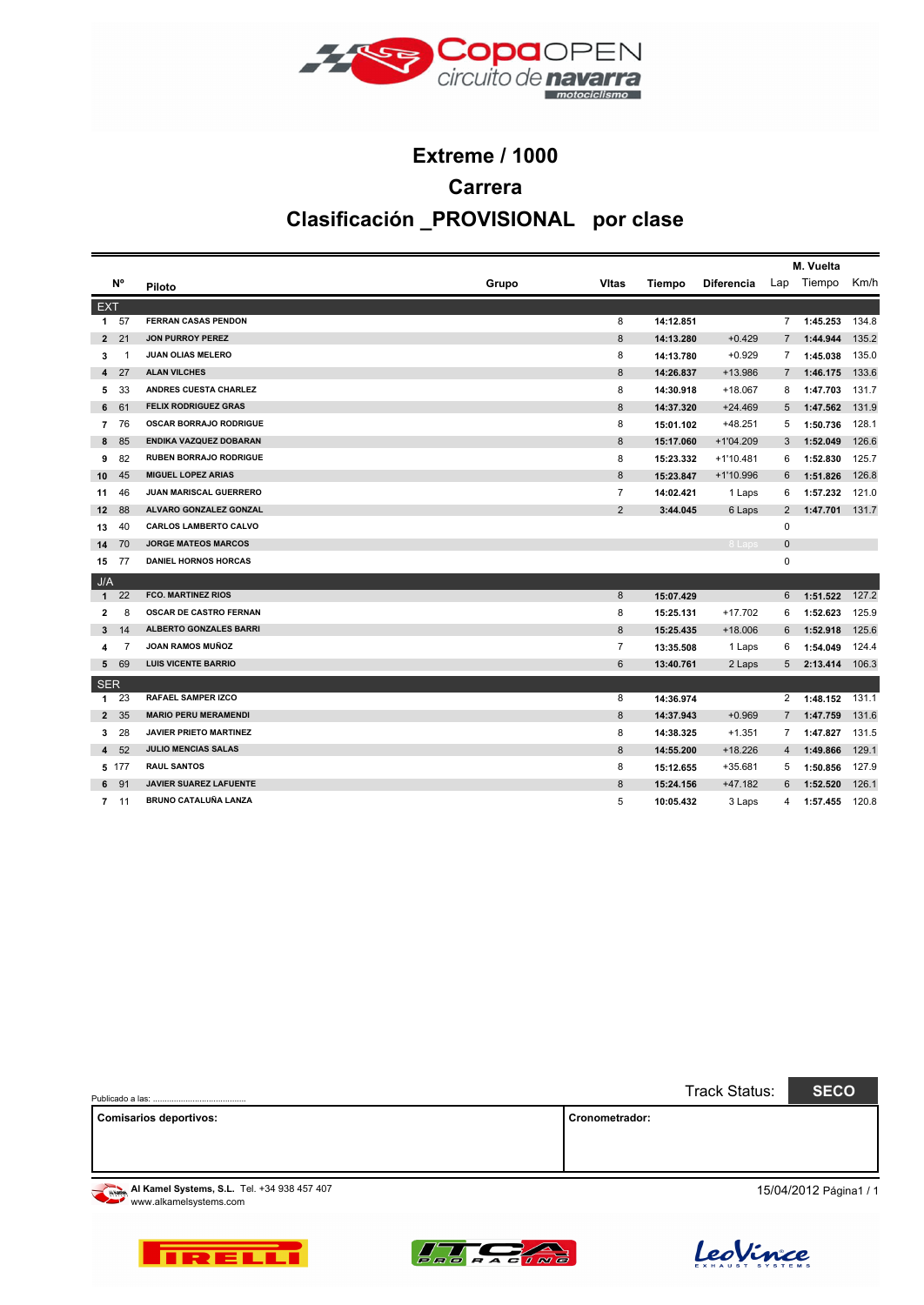

# **Clasificación \_FINAL / \_FINAL Classification Cronometrados 1 Supersport / 600**

|               | N°             | Piloto                              | Equipo                 | Marca                    | Categoría  | Tiempo   | Vita. Total |                |                   | <b>Diferencia</b>        | Km/h      |
|---------------|----------------|-------------------------------------|------------------------|--------------------------|------------|----------|-------------|----------------|-------------------|--------------------------|-----------|
|               | Nr.            | <b>Driver</b>                       | Team                   | Vehicle                  | Class      | Time     | Lap Total   |                | Gap               |                          | Kph       |
|               | $1 \quad 1$    | <b>IGOR AMADO LEZETA</b>            | Supertrack Racing      | YAMAHA                   | <b>SER</b> | 1:57.219 | 2           | 5              |                   | $\overline{\phantom{a}}$ | 121.0     |
|               | 2 35           | <b>FERNANDO SAINZ FRAILE</b>        | -------------------    | YAMAHA                   | SSP        | 2:01.187 | 8           | 8              | $+3.968$          | $+3.968$                 | 117.0     |
|               | 3 <sup>3</sup> | <b>AITOR MARTINEZ ELORZA</b>        | Fly Group              | YAMAHA                   | <b>SER</b> | 2:01.652 | 2           | 3              | $+4.433$          | $+0.465$                 | 116.6     |
|               | 4 3 4          | <b>MARIO GIMENEZ CAÑADA</b>         | <b>T.S.R.</b>          | <b>KAWASAKI</b>          | SSP        | 2:01.689 | 6           | 6              | $+4.470$          | $+0.037$                 | 116.6     |
|               | 522            | <b>DAVID MARTINEZ GOMEZ</b>         |                        | YAMAHA                   | <b>SSP</b> | 2:02.433 | 9           | 9              | $+5.214$          | $+0.744$                 | 115.9     |
|               | 6 26           | PEDRO PEREZ SOTO                    | Pallantina Box         | YAMAHA                   | <b>SER</b> | 2:03.509 | 3           | 3              | $+6.290$          | $+1.076$                 | 114.8     |
|               | 7 96           | <b>PACO MORALES AIBAR</b>           | Mc. Fuentes            | <b>HONDA</b>             | <b>SER</b> | 2:03.834 | 5           | 6              | $+6.615$          | $+0.325$                 | 114.5     |
| 8             | 8              | JOSE ESPINOSA GONZALEZ              | <b>GG TEAM</b>         | <b>SUZUKI</b>            | <b>SSP</b> | 2:05.535 | 6           | 6              | $+8.316$          | $+1.701$                 | 113.0     |
|               | 9 27           | JOSE DE LA HERA CALLEJA             | Vallisoletano Mc.      | <b>HONDA</b>             | <b>SER</b> | 2:05.679 | 8           | 8              | $+8.460$          | $+0.144$                 | 112.9     |
| 10 85         |                | <b>FELIPE GONZALES PORTILLO</b>     | Sport-MCYL             | HONDA                    | J/A        | 2:06.873 | 7           | $\overline{7}$ | $+9.654$          | $+1.194$                 | 111.8     |
| 11 54         |                | <b>ZORION ERKIAGA URKIOLA</b>       | GG Team                | <b>SUZUKI</b>            | <b>SSP</b> | 2:07.460 | 4           | 9              | +10.241           | $+0.587$                 | 111.3     |
| 12 51         |                | <b>ROBERTO LLATA NORIEGA</b>        | Circuito de Navarra    | YAMAHA                   | <b>SER</b> | 2:07.587 | 2           |                | $7 + 10.368$      | $+0.127$                 | 111.2     |
| 13 12         |                | <b>FCO SALVADOR SOUSA</b>           | Motokrak               | <b>KAWASAKI</b>          | <b>SSP</b> | 2:07.663 | 5           | 8              | $+10.444$         | $+0.076$                 | 111.1     |
| 14 74         |                | <b>JESUS ORDAS AGUADO</b>           | Pallantina Box         | YAMAHA                   | <b>SER</b> | 2:08.812 | 3           |                | $3 + 11.593$      | $+1.149$                 | 110.1     |
| 15 59         |                | OSOITZ ZABALA UBERUAGA              | GG Team                | YAMAHA                   | <b>SSP</b> | 2:09.599 | 5           | 8              | +12.380           | $+0.787$                 | 109.4     |
| 16 80         |                | <b>Ivan LUKIN</b>                   |                        | Kawasaki                 | <b>SER</b> | 2:09.968 | 5           |                | 7 +12.749         | $+0.369$                 | 109.1     |
| 17 89         |                | <b>JUAN PEGALAJAR ALCANTARA</b>     | <b>CDM Kosta Norte</b> | <b>HONDA</b>             | <b>SSP</b> | 2:10.401 | 4           | 4              | $+13.182$         | $+0.433$                 | 108.8     |
| 18 48         |                | PEDRO SABINO VALERA                 | Racing100 Motostion    | YAMAHA                   | J/A        | 2:11.533 | 2           | 6              | $+14.314$         | $+1.132$                 | 107.8     |
| 19 41         |                | <b>MIGUEL ROJAS SANZ</b>            | Gelito Racing          | YAMAHA                   | <b>SSP</b> | 2:11.880 | 5           | 5              | +14.661           | $+0.347$                 | 107.6     |
| 20 11         |                | <b>ISAAC GARCIA URBINA</b>          | Bañezano               | YAMAHA                   | <b>SSP</b> | 2:12.406 | 3           |                | 7 +15.187         | $+0.526$                 | 107.1     |
| 21 38         |                | <b>EGOITZ UGARTEMENDIA LEUNDA</b>   |                        | <b>HONDA</b>             | J/A        | 2:12.887 | 7           | 8              | +15.668           | $+0.481$                 | 106.7     |
| 22 19         |                | <b>ENRIQUE VIDAL CARAZO</b>         | Pallantina Box         | <b>TRIUMPH</b>           | J/A        | 2:14.041 | 3           | 3              | +16.822           | $+1.154$                 | 105.8     |
| 23 24         |                | MIKEL CORDERO SAN MIGUEL            | <b>CRC</b>             | KAWASAKI                 | J/A        | 2:19.436 | 5           | 5              | +22.217           | $+5.395$                 | 101.7     |
| 24 17         |                | PEDRO RODRIGUEZ GONZALEZ            | Motorland Aragón       | YAMAHA                   | <b>SER</b> | 2:26.170 | 3           | 3              | +28.951           | $+6.734$                 | 97.0      |
| 25 31         |                | <b>ANTONIO TRAIN TEJERO</b>         | A.D. Aragon Sport      | <b>SINMARCA</b>          | <b>SER</b> | 2:27.175 | 2           | 2              | +29.956           | $+1.005$                 | 96.4      |
| $26^{\circ}4$ |                | <b>PATXI LARREA</b>                 | Fly Group              | YAMAHA                   | <b>SER</b> | 2:49.585 | 3           |                | 3 +52.366 +22.410 |                          | 83.6      |
|               |                | No Clasificados / Not classified:   |                        |                          |            |          |             |                |                   |                          |           |
|               | 5              | <b>JORGE GAVARA SALOS</b>           | Motorland Aragon C.I.  | YAMAHA                   | <b>SER</b> |          |             |                |                   |                          |           |
|               | 7              | <b>IBON MELENDEZ GUTIERREZ</b>      | Mieres Racing          | <b>HONDA</b>             | J/A        |          |             |                |                   |                          |           |
|               | 20             | RAUL NAVARRO MARTINEZ               | A.D. Aragon Sport      | YAMAHA                   | <b>SSP</b> |          |             | $\mathbf{1}$   |                   |                          |           |
|               | 94             | <b>FRAN BOSQUE SENERO</b>           |                        | <b>SUZUKI</b>            | <b>SER</b> |          |             |                |                   |                          |           |
|               |                | Vuelta Rápida / Fastest Lap   Lap 2 |                        | <b>IGOR AMADO LEZETA</b> |            |          |             | 1:57.219       |                   |                          | 121.0 Kph |
|               |                |                                     |                        |                          |            |          |             |                |                   |                          |           |

|                        | Estado del circuito | <b>MOJADO / WET</b> |
|------------------------|---------------------|---------------------|
| l Director de Carrera: | I Cronometrador:    |                     |
| Hora:                  | Hora: 12:50:24      |                     |





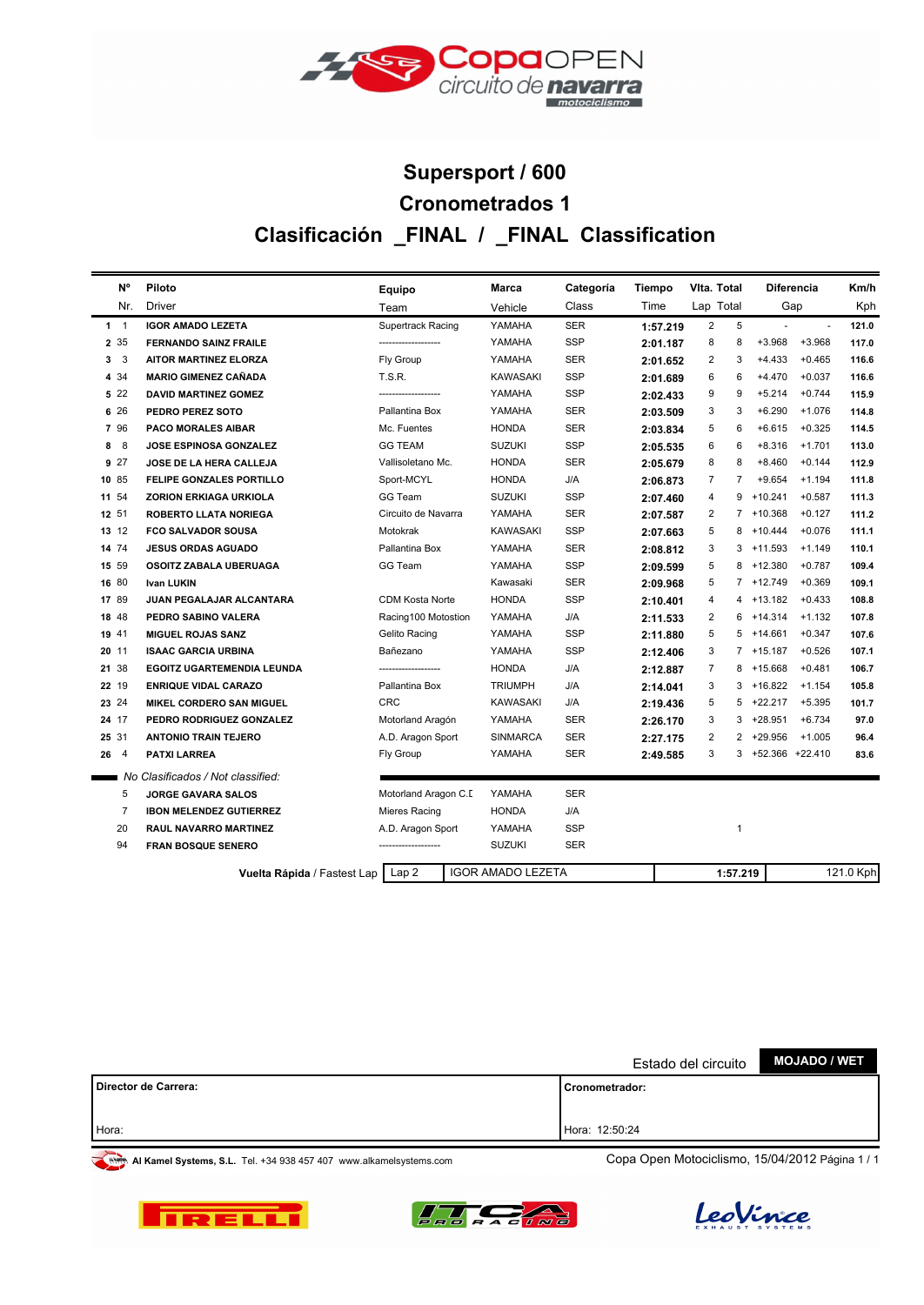

# **Clasificación \_FINAL / \_FINAL Classification Cronometrados 2 Supersport / 600**

|                | N°             | Piloto                            | Equipo                   | Marca                        | Categoría  | Tiempo   | Vita. Total<br><b>Diferencia</b> |                |           | Km/h           |           |
|----------------|----------------|-----------------------------------|--------------------------|------------------------------|------------|----------|----------------------------------|----------------|-----------|----------------|-----------|
|                | Nr.            | Driver                            | Team                     | Vehicle                      | Class      | Time     | Lap Total                        |                | Gap       |                | Kph       |
| 135            |                | <b>FERNANDO SAINZ FRAILE</b>      |                          | YAMAHA                       | <b>SSP</b> | 1:49.511 | 6                                | 6              |           | $\blacksquare$ | 129.5     |
| 2 <sub>3</sub> |                | <b>AITOR MARTINEZ ELORZA</b>      | Fly Group                | YAMAHA                       | <b>SER</b> | 1:50.524 | 5                                | 8              | $+1.013$  | $+1.013$       | 128.3     |
| 3 96           |                | <b>PACO MORALES AIBAR</b>         | Mc. Fuentes              | <b>HONDA</b>                 | <b>SER</b> | 1:51.308 | 9                                | 10             | $+1.797$  | $+0.784$       | 127.4     |
| 4              | $\overline{1}$ | <b>IGOR AMADO LEZETA</b>          | <b>Supertrack Racing</b> | YAMAHA                       | <b>SER</b> | 1:52.042 | 5                                | 9              | $+2.531$  | $+0.734$       | 126.6     |
| 5 27           |                | JOSE DE LA HERA CALLEJA           | Vallisoletano Mc.        | <b>HONDA</b>                 | <b>SER</b> | 1:52.506 | 7                                | 11             | $+2.995$  | $+0.464$       | 126.1     |
| 6 74           |                | <b>JESUS ORDAS AGUADO</b>         | Pallantina Box           | YAMAHA                       | <b>SER</b> | 1:52.662 | 7                                | 8              | $+3.151$  | $+0.156$       | 125.9     |
| 7 34           |                | <b>MARIO GIMENEZ CAÑADA</b>       | T.S.R.                   | <b>KAWASAKI</b>              | SSP        | 1:52.780 | 5                                | 8              | $+3.269$  | $+0.118$       | 125.8     |
| 8 2 2          |                | <b>DAVID MARTINEZ GOMEZ</b>       |                          | YAMAHA                       | <b>SSP</b> | 1:53.226 | 8                                | 8              | $+3.715$  | $+0.446$       | 125.3     |
| 9 54           |                | ZORION ERKIAGA URKIOLA            | GG Team                  | <b>SUZUKI</b>                | <b>SSP</b> | 1:53.622 | 4                                | 5              | $+4.111$  | $+0.396$       | 124.8     |
| 10 26          |                | PEDRO PEREZ SOTO                  | Pallantina Box           | YAMAHA                       | <b>SER</b> | 1:54.165 | 4                                | 10             | $+4.654$  | $+0.543$       | 124.2     |
| $11 \quad 8$   |                | <b>JOSE ESPINOSA GONZALEZ</b>     | <b>GG TEAM</b>           | <b>SUZUKI</b>                | <b>SSP</b> | 1:54.315 | 8                                | 10             | $+4.804$  | $+0.150$       | 124.1     |
| 12 59          |                | OSOITZ ZABALA UBERUAGA            | GG Team                  | YAMAHA                       | <b>SSP</b> | 1:54.755 | $\overline{7}$                   | 8              | $+5.244$  | $+0.440$       | 123.6     |
| 13 31          |                | <b>ANTONIO TRAIN TEJERO</b>       | A.D. Aragon Sport        | <b>SINMARCA</b>              | <b>SER</b> | 1:55.186 | 6                                | 6              | $+5.675$  | $+0.431$       | 123.1     |
| 14 12          |                | <b>FCO SALVADOR SOUSA</b>         | Motokrak                 | <b>KAWASAKI</b>              | SSP        | 1:55.247 | $\overline{7}$                   | 10             | $+5.736$  | $+0.061$       | 123.1     |
| 15 51          |                | <b>ROBERTO LLATA NORIEGA</b>      | Circuito de Navarra      | YAMAHA                       | <b>SER</b> | 1:55.502 | 3                                | 6              | $+5.991$  | $+0.255$       | 122.8     |
| 16 19          |                | <b>ENRIQUE VIDAL CARAZO</b>       | Pallantina Box           | <b>TRIUMPH</b>               | J/A        | 1:58.335 | 9                                | 9              | $+8.824$  | $+2.833$       | 119.9     |
| 17 80          |                | <b>Ivan LUKIN</b>                 |                          | Kawasaki                     | <b>SER</b> | 1:58.741 | 6                                | 9              | $+9.230$  | $+0.406$       | 119.5     |
| 18             | 5              | <b>JORGE GAVARA SALOS</b>         | Motorland Aragon C.I.    | YAMAHA                       | <b>SER</b> | 1:58.764 | 4                                | 8              | $+9.253$  | $+0.023$       | 119.4     |
| 19 41          |                | <b>MIGUEL ROJAS SANZ</b>          | Gelito Racing            | YAMAHA                       | SSP        | 1:59.782 | 9                                | 10             | $+10.271$ | $+1.018$       | 118.4     |
| 20 20          |                | <b>RAUL NAVARRO MARTINEZ</b>      | A.D. Aragon Sport        | YAMAHA                       | SSP        | 1:59.804 | 8                                | 9              | $+10.293$ | $+0.022$       | 118.4     |
| 21 89          |                | JUAN PEGALAJAR ALCANTARA          | <b>CDM Kosta Norte</b>   | <b>HONDA</b>                 | <b>SSP</b> | 1:59.881 | 6                                | 9              | $+10.370$ | $+0.077$       | 118.3     |
| 22 48          |                | PEDRO SABINO VALERA               | Racing100 Motostion      | YAMAHA                       | J/A        | 1:59.895 | $\overline{7}$                   | 8              | +10.384   | $+0.014$       | 118.3     |
| 23 24          |                | <b>MIKEL CORDERO SAN MIGUEL</b>   | <b>CRC</b>               | <b>KAWASAKI</b>              | J/A        | 2:01.446 | 9                                | 9              | $+11.935$ | $+1.551$       | 116.8     |
| 24 11          |                | <b>ISAAC GARCIA URBINA</b>        | Bañezano                 | YAMAHA                       | <b>SSP</b> | 2:01.497 | 8                                | 8              | +11.986   | $+0.051$       | 116.7     |
| 25 17          |                | PEDRO RODRIGUEZ GONZALEZ          | Motorland Aragón         | YAMAHA                       | <b>SER</b> | 2:02.240 | $\overline{7}$                   | 8              | $+12.729$ | $+0.743$       | 116.0     |
| 26 85          |                | FELIPE GONZALES PORTILLO          | Sport-MCYL               | <b>HONDA</b>                 | J/A        | 2:03.381 | 8                                | 9              | +13.870   | $+1.141$       | 115.0     |
| 27 38          |                | <b>EGOITZ UGARTEMENDIA LEUNDA</b> |                          | <b>HONDA</b>                 | J/A        | 2:03.684 | 8                                | 8              | $+14.173$ | $+0.303$       | 114.7     |
| 28             | $\overline{4}$ | <b>PATXI LARREA</b>               | Fly Group                | YAMAHA                       | <b>SER</b> | 2:06.654 | 6                                | 8              | $+17.143$ | $+2.970$       | 112.0     |
| 29 94          |                | <b>FRAN BOSQUE SENERO</b>         |                          | <b>SUZUKI</b>                | <b>SER</b> | 2:07.835 | 3                                | 5              | +18.324   | $+1.181$       | 111.0     |
|                |                | No Clasificados / Not classified: |                          |                              |            |          |                                  |                |           |                |           |
|                | 7              | <b>IBON MELENDEZ GUTIERREZ</b>    | <b>Mieres Racing</b>     | <b>HONDA</b>                 | J/A        |          |                                  | $\overline{2}$ |           |                |           |
|                |                | Vuelta Rápida / Fastest Lap       | Lap 6                    | <b>FERNANDO SAINZ FRAILE</b> |            |          |                                  | 1:49.511       |           |                | 129.5 Kph |

|                      | Estado del circuito | <b>SECO / DRY</b> |
|----------------------|---------------------|-------------------|
| Director de Carrera: | l Cronometrador:    |                   |
| Hora:                | Hora: 12:51:23      |                   |





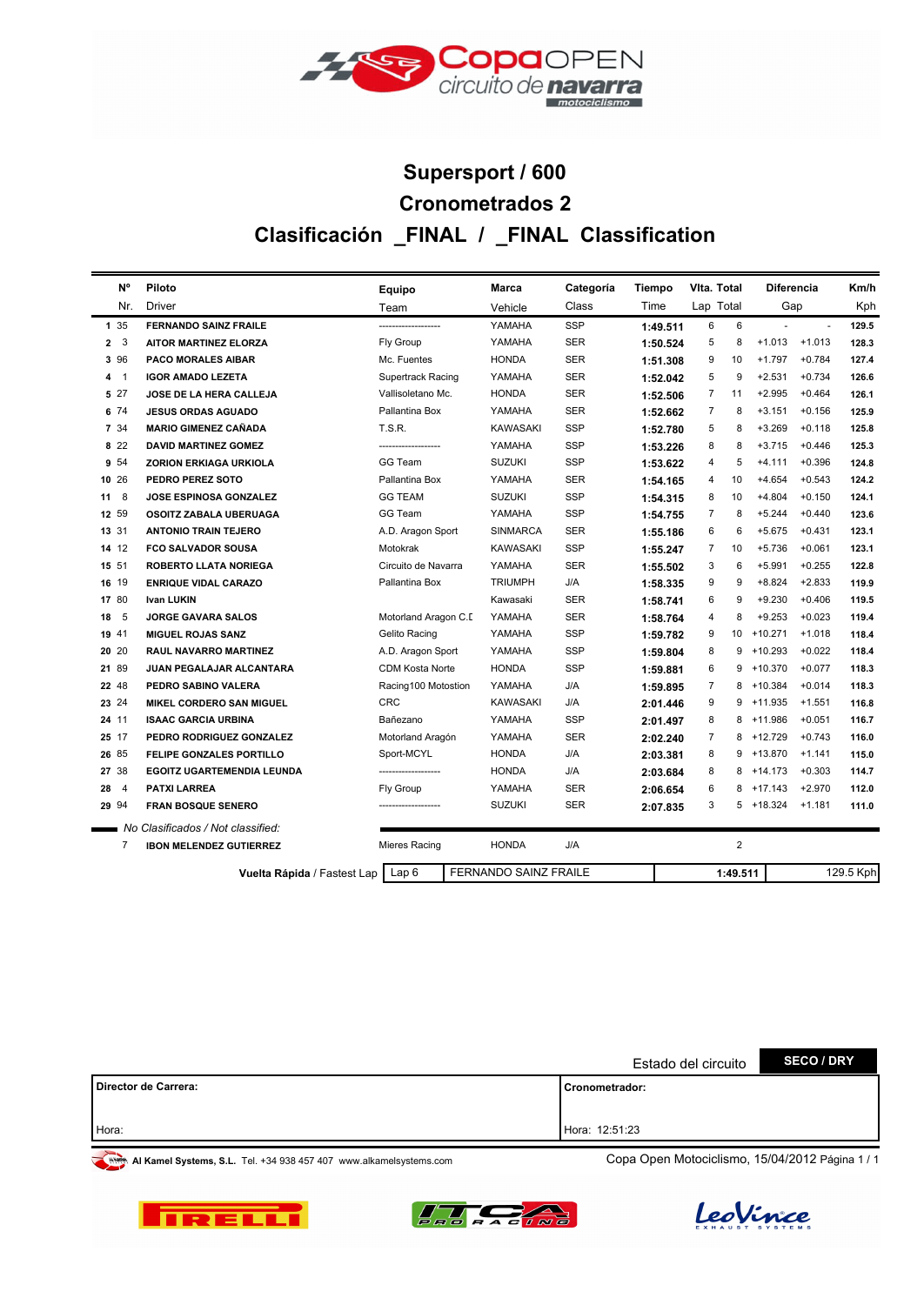

### **Supersport / 600 Clasificación \_FINAL / \_FINAL Classification Copa Open Motociclismo**

|                |                |                                   |                        |            | Sessión 1 |                | Sessión 2 |                |          |                |          |
|----------------|----------------|-----------------------------------|------------------------|------------|-----------|----------------|-----------|----------------|----------|----------------|----------|
| Pos            | $N^{\circ}$    | Piloto                            | Equipo                 | Cat        | Tiempo    | VIta.          | Tiempo    | Vlta.          | Tiempo   | Dif. $1^\circ$ | Dif. Ant |
| 1              | 35             | <b>FERNANDO SAINZ FRAILE</b>      |                        | <b>SSP</b> | 2:01.187  | 8              | 1:49.511  | 6              | 1:49.511 |                |          |
| 2              | 3              | <b>AITOR MARTINEZ ELORZA</b>      | Fly Group              | <b>SER</b> | 2:01.652  | 2              | 1:50.524  | 5              | 1:50.524 | $+1.013$       | $+1.013$ |
| 3              | 96             | <b>PACO MORALES AIBAR</b>         | Mc. Fuentes            | <b>SER</b> | 2:03.834  | 5              | 1:51.308  | 9              | 1:51.308 | $+1.797$       | $+0.784$ |
| 4              | $\mathbf{1}$   | <b>IGOR AMADO LEZETA</b>          | Supertrack Racing      | <b>SER</b> | 1:57.219  | $\overline{2}$ | 1:52.042  | 5              | 1:52.042 | $+2.531$       | $+0.734$ |
| 5              | 27             | <b>JOSE DE LA HERA CALLEJA</b>    | Vallisoletano Mc.      | <b>SER</b> | 2:05.679  | 8              | 1:52.506  | $\overline{7}$ | 1:52.506 | $+2.995$       | $+0.464$ |
| 6              | 74             | <b>JESUS ORDAS AGUADO</b>         | Pallantina Box         | <b>SER</b> | 2:08.812  | 3              | 1:52.662  | $\overline{7}$ | 1:52.662 | $+3.151$       | $+0.156$ |
| $\overline{7}$ | 34             | <b>MARIO GIMENEZ CAÑADA</b>       | <b>T.S.R.</b>          | <b>SSP</b> | 2:01.689  | 6              | 1:52.780  | 5              | 1:52.780 | $+3.269$       | $+0.118$ |
| 8              | 22             | <b>DAVID MARTINEZ GOMEZ</b>       |                        | <b>SSP</b> | 2:02.433  | 9              | 1:53.226  | 8              | 1:53.226 | $+3.715$       | $+0.446$ |
| 9              | 54             | <b>ZORION ERKIAGA URKIOLA</b>     | GG Team                | <b>SSP</b> | 2:07.460  | 4              | 1:53.622  | 4              | 1:53.622 | $+4.111$       | $+0.396$ |
| 10             | 26             | PEDRO PEREZ SOTO                  | Pallantina Box         | <b>SER</b> | 2:03.509  | 3              | 1:54.165  | 4              | 1:54.165 | $+4.654$       | $+0.543$ |
| 11             | 8              | <b>JOSE ESPINOSA GONZALEZ</b>     | <b>GG TEAM</b>         | <b>SSP</b> | 2:05.535  | 6              | 1:54.315  | 8              | 1:54.315 | $+4.804$       | $+0.150$ |
| 12             | 59             | OSOITZ ZABALA UBERUAGA            | GG Team                | <b>SSP</b> | 2:09.599  | 5              | 1:54.755  | $\overline{7}$ | 1:54.755 | $+5.244$       | $+0.440$ |
| 13             | 31             | <b>ANTONIO TRAIN TEJERO</b>       | A.D. Aragon Sport      | <b>SER</b> | 2:27.175  | $\overline{2}$ | 1:55.186  | 6              | 1:55.186 | $+5.675$       | $+0.431$ |
| 14             | 12             | <b>FCO SALVADOR SOUSA</b>         | Motokrak               | SSP        | 2:07.663  | 5              | 1:55.247  | $\overline{7}$ | 1:55.247 | $+5.736$       | $+0.061$ |
| 15             | 51             | <b>ROBERTO LLATA NORIEGA</b>      | Circuito de Navarra    | <b>SER</b> | 2:07.587  | $\overline{2}$ | 1:55.502  | 3              | 1:55.502 | $+5.991$       | $+0.255$ |
| 16             | 19             | <b>ENRIQUE VIDAL CARAZO</b>       | Pallantina Box         | J/A        | 2:14.041  | 3              | 1:58.335  | 9              | 1:58.335 | $+8.824$       | $+2.833$ |
| 17             | 80             | <b>Ivan LUKIN</b>                 |                        | <b>SER</b> | 2:09.968  | 5              | 1:58.741  | 6              | 1:58.741 | $+9.230$       | $+0.406$ |
| 18             | 5              | <b>JORGE GAVARA SALOS</b>         | Motorland Aragon C     | SER        |           |                | 1:58.764  | 4              | 1:58.764 | $+9.253$       | $+0.023$ |
| 19             | 41             | <b>MIGUEL ROJAS SANZ</b>          | Gelito Racing          | <b>SSP</b> | 2:11.880  | 5              | 1:59.782  | 9              | 1:59.782 | $+10.271$      | $+1.018$ |
| 20             | 20             | <b>RAUL NAVARRO MARTINEZ</b>      | A.D. Aragon Sport      | <b>SSP</b> |           |                | 1:59.804  | 8              | 1:59.804 | $+10.293$      | $+0.022$ |
| 21             | 89             | JUAN PEGALAJAR ALCANTARA          | <b>CDM Kosta Norte</b> | SSP        | 2:10.401  | 4              | 1:59.881  | 6              | 1:59.881 | $+10.370$      | $+0.077$ |
| 22             | 48             | PEDRO SABINO VALERA               | Racing100 Motostic J/A |            | 2:11.533  | $\overline{2}$ | 1:59.895  | $\overline{7}$ | 1:59.895 | $+10.384$      | $+0.014$ |
| 23             | 24             | <b>MIKEL CORDERO SAN MIGUEL</b>   | <b>CRC</b>             | J/A        | 2:19.436  | 5              | 2:01.446  | 9              | 2:01.446 | $+11.935$      | $+1.551$ |
| 24             | 11             | <b>ISAAC GARCIA URBINA</b>        | Bañezano               | <b>SSP</b> | 2:12.406  | 3              | 2:01.497  | 8              | 2:01.497 | +11.986        | $+0.051$ |
| 25             | 17             | PEDRO RODRIGUEZ GONZALEZ          | Motorland Aragón       | <b>SER</b> | 2:26.170  | 3              | 2:02.240  | $\overline{7}$ | 2:02.240 | $+12.729$      | $+0.743$ |
| 26             | 85             | FELIPE GONZALES PORTILLO          | Sport-MCYL             | J/A        | 2:06.873  | $\overline{7}$ | 2:03.381  | 8              | 2:03.381 | $+13.870$      | $+1.141$ |
| 27             | 38             | <b>EGOITZ UGARTEMENDIA LEUNDA</b> |                        | J/A        | 2:12.887  | $\overline{7}$ | 2:03.684  | 8              | 2:03.684 | $+14.173$      | $+0.303$ |
| 28             | $\overline{4}$ | <b>PATXI LARREA</b>               | Fly Group              | <b>SER</b> | 2:49.585  | 3              | 2:06.654  | 6              | 2:06.654 | $+17.143$      | $+2.970$ |
| 29             | 94             | <b>FRAN BOSQUE SENERO</b>         |                        | <b>SER</b> |           |                | 2:07.835  | 3              | 2:07.835 | $+18.324$      | $+1.181$ |
| 30             | $\overline{7}$ | <b>IBON MELENDEZ GUTIERREZ</b>    | Mieres Racing          | J/A        |           |                |           |                |          |                |          |

| Director de Carrera: | Cronometrador:    |  |  |  |  |
|----------------------|-------------------|--|--|--|--|
| Hora:                | 12:52:23<br>Hora: |  |  |  |  |

Página 1 / 1 15/04/2012





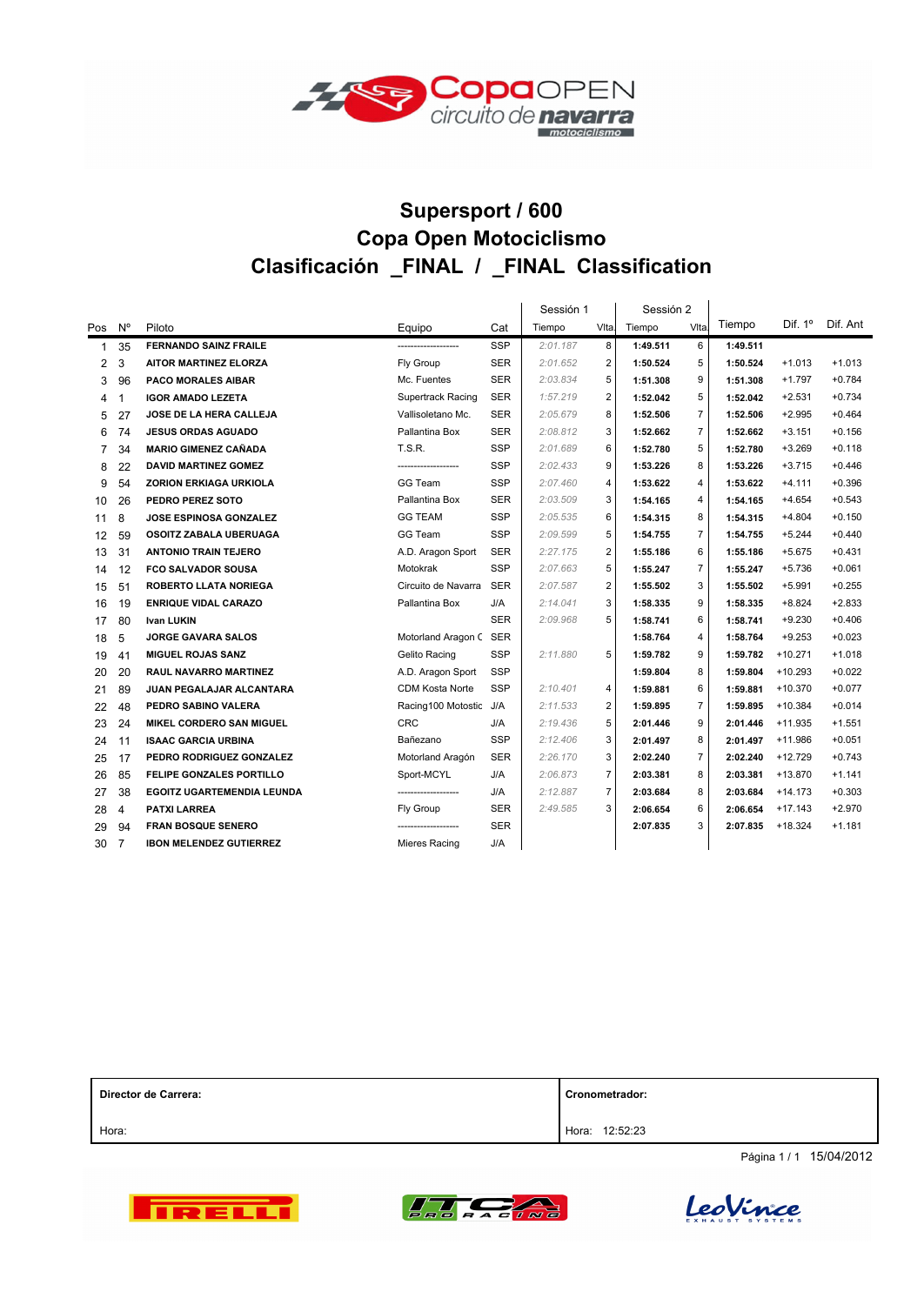

#### **Supersport / 600**

**Carrera** (15 vueltas/laps, 59,1 km)

### **Clasificación \_FINAL / \_FINAL Classification**

| <b>N°</b>            | Piloto                            | Equipo                    | Marca           | Cat        | VItas. | Tiempo    | <b>Diferencia</b> | M.Vuelta | <b>Km/h Puntos</b> |
|----------------------|-----------------------------------|---------------------------|-----------------|------------|--------|-----------|-------------------|----------|--------------------|
| Nr.                  | <b>Driver</b>                     | Team                      | Vehicle         | Class      | Laps   | Elapsed   | Gap               | Best Lap | Kph Points         |
| $1 \quad 3$          | <b>AITOR MARTINEZ ELORZA</b>      | Fly Group                 | YAMAHA          | <b>SER</b> | 15     | 27:38.311 | $\omega$          | 1:48.808 | 130.4              |
| $2-1$                | <b>IGOR AMADO LEZETA</b>          | Supertrack Racin YAMAHA   |                 | <b>SER</b> | 15     | 28:06.495 | $+28.184$         | 1:49.963 | 129.0              |
| 3 3 1                | <b>ANTONIO TRAIN TEJERO</b>       | A.D. Aragon Spor SINMARCA |                 | <b>SER</b> | 15     | 28:10.900 | $+32.589$         | 1:50.391 | 128.5              |
| 4 8                  | <b>JOSE ESPINOSA GONZALEZ</b>     | <b>GG TEAM</b>            | <b>SUZUKI</b>   | <b>SSP</b> | 15     | 28:15.258 | $+36.947$         | 1:51.187 | 127.6              |
| 5 26                 | PEDRO PEREZ SOTO                  | Pallantina Box            | YAMAHA          | <b>SER</b> | 15     | 28:17.763 | +39.452           | 1:50.878 | 127.9              |
| 6 27                 | JOSE DE LA HERA CALLEJA           | Vallisoletano Mc.         | <b>HONDA</b>    | <b>SER</b> | 15     | 28:23.710 | +45.399           | 1:51.857 | 126.8              |
| 7 54                 | ZORION ERKIAGA URKIOLA            | GG Team                   | <b>SUZUKI</b>   | <b>SSP</b> | 15     | 28:32.652 | $+54.341$         | 1:52.211 | 126.4              |
| 8 2 2                | <b>DAVID MARTINEZ GOMEZ</b>       | ------------------        | YAMAHA          | <b>SSP</b> | 15     | 28:33.415 | $+55.104$         | 1:52.820 | 125.7              |
| 9 74                 | <b>JESUS ORDAS AGUADO</b>         | Pallantina Box            | YAMAHA          | <b>SER</b> | 15     | 28:33.639 | +55.328           | 1:52.551 | 126.0              |
| 10 <sub>5</sub>      | <b>JORGE GAVARA SALOS</b>         | Motorland Aragor YAMAHA   |                 | <b>SER</b> | 15     | 28:54.839 | $+1:16.528$       | 1:53.209 | 125.3              |
| 11 51                | ROBERTO LLATA NORIEGA             | Circuito de Navar YAMAHA  |                 | <b>SER</b> | 15     | 29:00.370 | $+1:22.059$       | 1:53.467 | 125.0              |
| 12 12                | <b>FCO SALVADOR SOUSA</b>         | Motokrak                  | KAWASAKI        | <b>SSP</b> | 15     | 29:17.237 | $+1:38.926$       | 1:55.623 | 122.7              |
| 13 17                | PEDRO RODRIGUEZ GONZALEZ          | Motorland Aragór YAMAHA   |                 | <b>SER</b> | 14     | 27:38.540 | 1 Lap             | 1:55.486 | 122.8              |
| 14 59                | OSOITZ ZABALA UBERUAGA            | GG Team                   | YAMAHA          | <b>SSP</b> | 14     | 27:42.577 | 1 Lap             | 1:55.178 | 123.1              |
| 15 41                | <b>MIGUEL ROJAS SANZ</b>          | Gelito Racing             | YAMAHA          | <b>SSP</b> | 14     | 27:46.767 | 1 Lap             | 1:56.137 | 122.1              |
| 16 80                | <b>Ivan LUKIN</b>                 |                           | Kawasaki        | <b>SER</b> | 14     | 27:49.117 | 1 Lap             | 1:56.816 | 121.4              |
| 17 20                | RAUL NAVARRO MARTINEZ             | A.D. Aragon Spor YAMAHA   |                 | <b>SSP</b> | 14     | 27:49.910 | 1 Lap             | 1:56.714 | 121.5              |
| 18 48                | PEDRO SABINO VALERA               | Racing100 Motos YAMAHA    |                 | J/A        | 14     | 27:50.305 | 1 Lap             | 1:55.250 | 123.1              |
| 19 85                | FELIPE GONZALES PORTILLO          | Sport-MCYL                | <b>HONDA</b>    | J/A        | 14     | 27:52.420 | 1 Lap             | 1:55.747 | 122.5              |
| 20 19                | <b>ENRIQUE VIDAL CARAZO</b>       | Pallantina Box            | <b>TRIUMPH</b>  | J/A        | 14     | 28:02.415 | 1 Lap             | 1:57.279 | 120.9              |
| 21 89                | JUAN PEGALAJAR ALCANTARA          | CDM Kosta Norte           | HONDA           | <b>SSP</b> | 14     | 28:23.098 | 1 Lap             | 1:58.346 | 119.9              |
| 22 24                | <b>MIKEL CORDERO SAN MIGUEL</b>   | <b>CRC</b>                | <b>KAWASAKI</b> | J/A        | 14     | 28:30.637 | 1 Lap             | 1:59.917 | 118.3              |
| 23 38                | <b>EGOITZ UGARTEMENDIA LEUNDA</b> |                           | <b>HONDA</b>    | J/A        | 14     | 29:01.783 | 1 Lap             | 2:01.331 | 116.9              |
| 24 96                | <b>PACO MORALES AIBAR</b>         | Mc. Fuentes               | <b>HONDA</b>    | <b>SER</b> | 13     | 28:23.784 | 2 Laps            | 1:53.358 | 125.1              |
| 25 94                | <b>FRAN BOSQUE SENERO</b>         | -------------------       | <b>SUZUKI</b>   | SER        | 13     | 28:42.604 | 2 Laps            | 2:09.584 | 109.5              |
| 26<br>$\overline{4}$ | <b>PATXI LARREA</b>               | Fly Group                 | YAMAHA          | <b>SER</b> | 11     | 23:13.716 | 4 Laps            | 2:01.751 | 116.5              |
| 27 <sub>7</sub>      | <b>IBON MELENDEZ GUTIERREZ</b>    | Mieres Racing             | <b>HONDA</b>    | J/A        | 8      | 15:56.727 | 7 Laps            | 1:55.774 | 122.5              |
| 28 11                | <b>ISAAC GARCIA URBINA</b>        | Bañezano                  | YAMAHA          | <b>SSP</b> |        |           |                   |          |                    |
| 29 34                | <b>MARIO GIMENEZ CAÑADA</b>       | T.S.R.                    | KAWASAKI        | <b>SSP</b> |        |           |                   |          |                    |
| 30 35                | <b>FERNANDO SAINZ FRAILE</b>      | -------------------       | YAMAHA          | <b>SSP</b> |        |           |                   |          |                    |

| <b>Pole Position</b> |     | . SAINZ FRAILE        | 1:49.511 |           |
|----------------------|-----|-----------------------|----------|-----------|
| Fastest Lap          | Lap | AITOR MARTINEZ ELORZA | 1:48.808 | 130.4 Kph |

|                      | Estado del circuito | <b>SECO / DRY</b> |
|----------------------|---------------------|-------------------|
| Director de Carrera: | ICronometrador:     |                   |
|                      |                     |                   |
| Hora:                | Hora: 14:06:19      |                   |